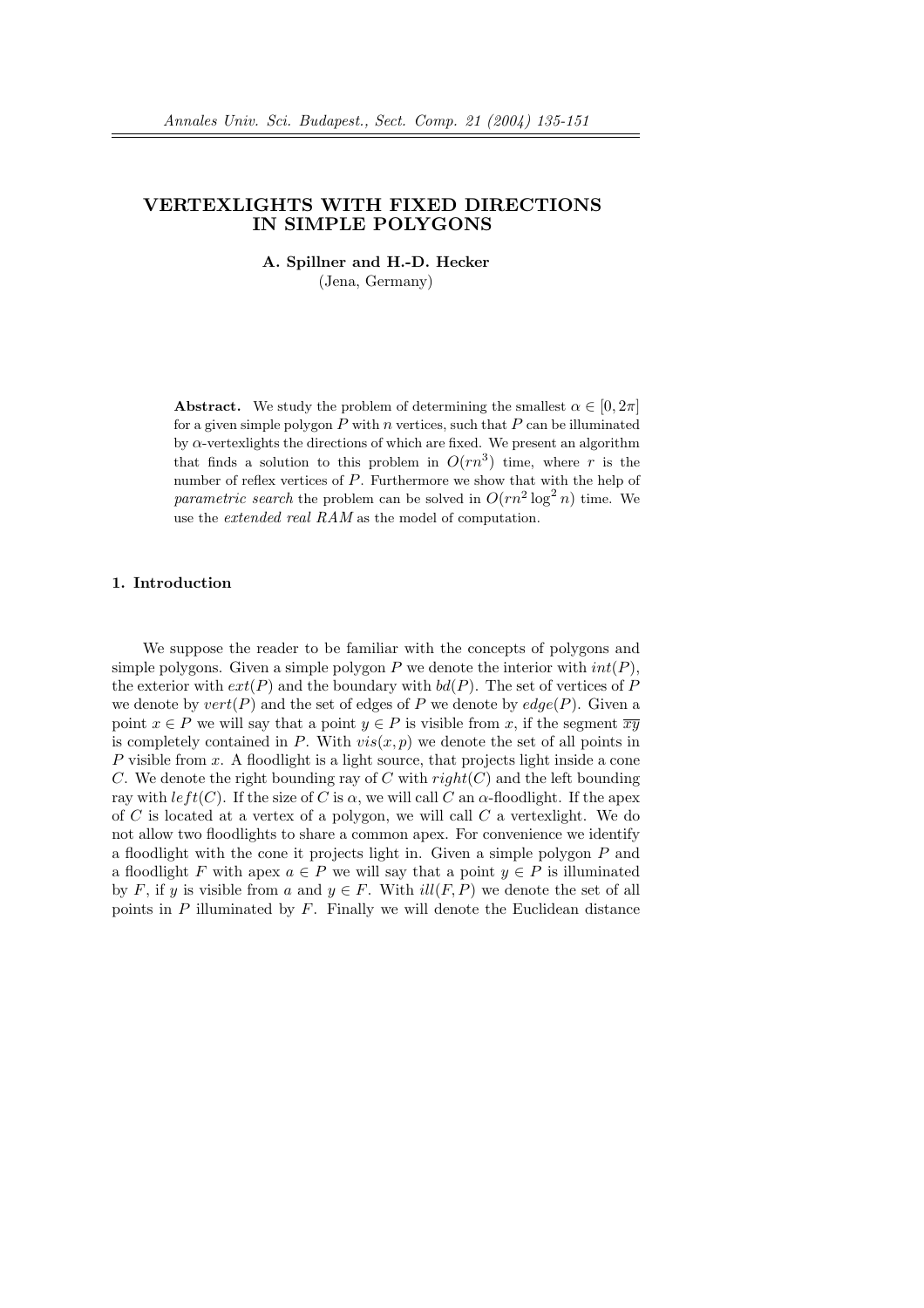between two points x and y by  $||x - y||$  and the open disk with center c and radius  $\rho$  by  $ball(c, \rho)$ .

In [6] it is shown, that for every  $\alpha \in [0, \pi)$  there exists a simple polygon, which cannot be illuminated by  $\alpha$ -vertexlights. On the other hand every simple polygon with n vertices can be illuminated by at most  $n-2$   $\pi$ -vertexlights. In [15] it is shown, that it is NP-hard to determine the smallest  $\alpha \in [0, \pi]$  such that a given simple polygon can be illuminated by  $\alpha$ -vertexlights. We do not know whether or not the corresponding decision problem belongs to the class NP, but one could apply the techniques used in [12] to show that it is at least decidable under reasonable assumptions about the input.

The proof of NP-hardness in [15] relies heavily on the fact that a vertexlight can be rotated around its apex. In this report we try to find out what happens, when the direction of every floodlight used is fixed. We will first study the corresponding decision problem. To solve this we only need to combine well known techniques in computational geometry such as ray shooting and the computation of arrangements of line segments. Then we use this decision algorithm to construct two algorithms for the minimization problem. The first and less efficient one, with respect to its time complexity, is a rather direct exploitation of the geometry in the problem. The second algorithm is more efficient regarding the running time but only of little practical value since it is based on the parametric search technique. A discussion of the application of this technique in computational geometry, its shortcomings and possible alternatives can be found in [3]. For a summary of results in the area of visibility and illumination problem we refer the reader to [17] and [16].

### 2. The decision problem

First we state the problem in a more formal way:

• Instance: A simple polygon  $P$  with  $n$  vertices and for every vertex  $v$ of P a floodlight  $F(v)$  with apex v.

Question: Is  $P=$  $v \in vert(P)$  $ill(F(v), P)$ ?

We will refer to it as problem  $\prod_1$ .

#### 2.1. Algorithmic tools

Computation of the visibility polygon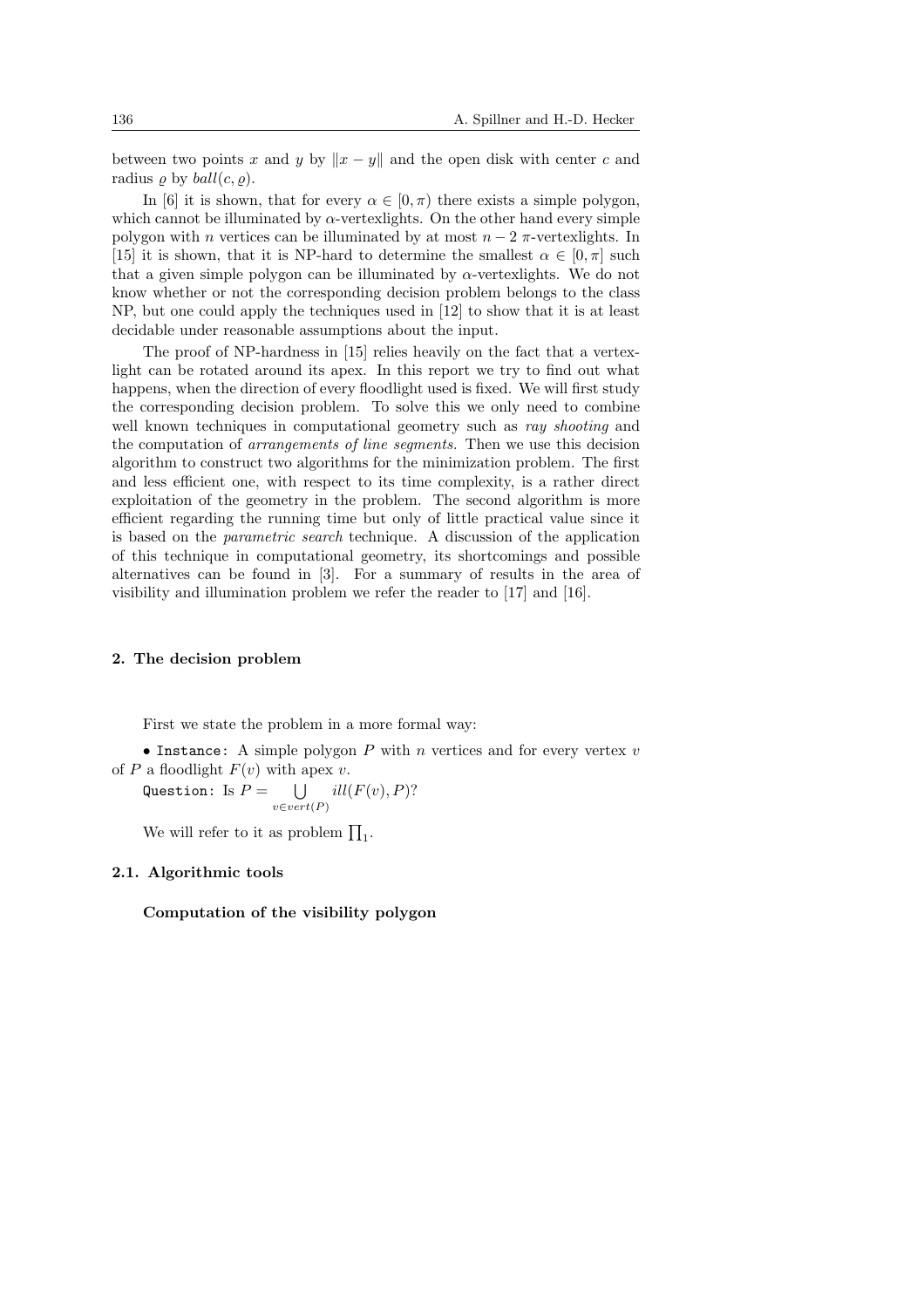For a point  $q \in P$  the set  $vis(q, P)$  is a simple polygon, which can be determined in  $O(n)$  time [13]. From  $vis(q, P)$  we can simply extract in  $O(n)$ time the vertices of  $P$  visible from  $q$ .

#### Ray shooting in simple polygons

In a ray shooting query for a given point  $g \in P$  and a ray R with starting point q the following should be returned:

- The point q if there is an  $\varepsilon > 0$  such that  $R \cap \text{ball}(q, \varepsilon) \cap \text{int}(P) = \emptyset$ .
- The point  $t \in R$  with  $t \neq q$  and  $t \in bd(P)$  and  $||q t||$  minimal else.

In [10] a procedure is given, with the help of which we can answer such ray shooting queries in  $O(\log n)$  time after a preprocessing of the polygon P that takes  $O(n)$  time.

#### Arrangements of line segments

A set of line segments will be called simple, if the intersection of every two distinct elements is either a point or empty. Let  $\mathfrak S$  be a simple set of line segments. We are interested in the following planar graph  $G(\mathfrak{S})$ :

• The set of vertices  $\mathfrak V$  contains every endpoint of a segment in  $\mathfrak S$  and every point that is the intersection of two distinct segments.

• Two distinct vertices u and v from  $\mathfrak V$  will be connected by an edge, if there is a segment  $S \in \mathfrak{S}$  such that  $\overline{uv} \subseteq S$  and there is no vertex w distinct from u and v with  $w \in \overline{uv}$ .

In [5] an algorithm is given, which computes the trapezoidal decomposition  $T(\mathfrak{S})$  of  $\mathfrak{S}$  as *DECL (Doubly Connected Edge List*, [14]). Additionally we have for every edge E of  $T(\mathfrak{S})$  a pointer to the segment in  $\mathfrak{S}$  containing E. The algorithm runs in  $O(|\mathfrak{S}| \log |\mathfrak{S}| + |\mathfrak{V}|)$  time and handels all possible degenerate cases explicitely. But from  $T(\mathfrak{S})$  we can easily obtain  $G(\mathfrak{S})$  in  $O(|\mathfrak{V}|)$  time by deleting appropriate edges.

## A lexicographic order on line segments

For points in the plane we have the usual lexicographic order. We introduce a similar order for line segments. Let  $S_1 = \overline{p_1 q_1}$  and  $S_2 = \overline{p_2 q_2}$  be line segments. W.l.o.g. we suppose that  $p_1 \leq q_1$  and  $p_2 \leq q_2$ , otherwise we would rename the points. We will say  $S_1 \leq S_2$  if either  $p_1 < p_2$  or  $p_1 = p_2$  and  $q_1 \leq q_2$ .

#### 2.2. The algorithm

Our algorithm uses the visibility cell decomposition of a simple polygon which can be found in [8] and [11].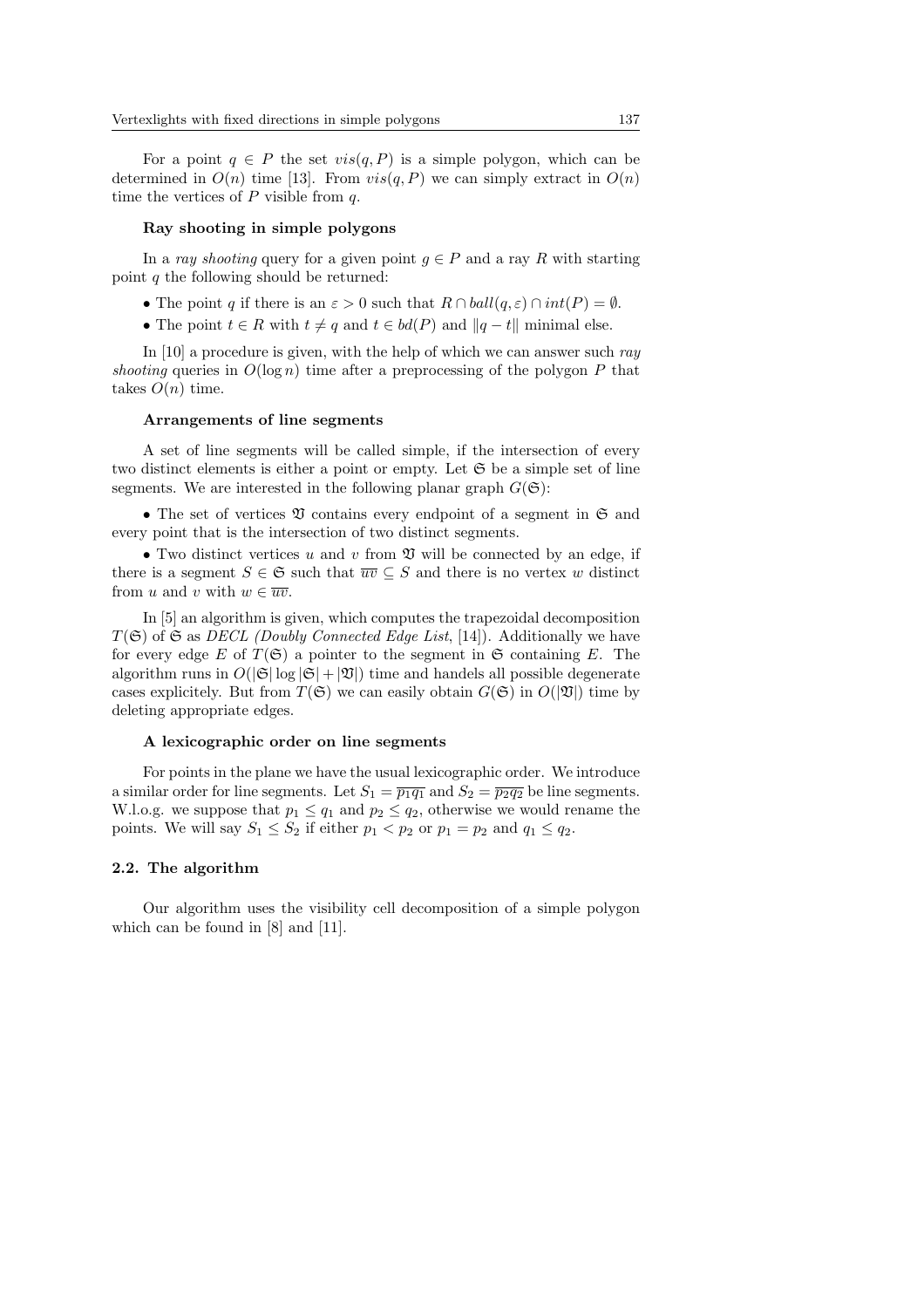#### Algorithm 2.1

- (1) Determine a list  $L_{ref}$  of the reflex vertices of P.
- (2) Determine for every  $v \in L_{ref}$  a list  $L_{vis}(v)$  of all those vertices of P visible from  $v$  and distinct from  $v$ .
- (3) Remove for every  $v \in L_{ref}$  from the List  $L_{vis}(v)$  all those elements w with  $v \notin ill(F(w), P).$
- (4) Initialize an empty balanced search tree  $\mathcal T$  for line segments. Every segment  $S = \overline{p_1p_2}$  stored in T will be part of the boundary of  $ill(F(v), P)$ for at least one  $v \in vert(P)$ . For S we maintain an entry  $bor(p_1, p_2)$  which is the number of floodlights F, such that  $int(i\mathcal{U}(F, P))$  is to the right when we traverse S from  $p_1$  to  $p_2$ . Similarly we maintain an entry  $bor(p_2, p_1)$ .
- (5) Perform for every  $v \in vert(P)$  and the ray  $left(F(v)\right)$  a ray shooting query in P. Let t be the point returned. If  $t \neq v$ , we will search the segment  $\overline{vt}$  in T. If  $\overline{vt}$  is not found, we will insert it, set  $bor(v, t) = 1$  and set  $bor(t, v) = 0$ . If we find  $\overline{vt}$  in T, we will increase  $bor(v, t)$  by one. We do the same for every  $v \in vert(P)$  and the ray  $right(F(v))$ .
- (6) Perform for every  $v \in L_{ref}$  and every  $w \in L_{vis}(v)$  a ray shooting query with v as starting point and with the ray which is contained in the ray  $\vec{w}v$ . Let t be the point returned. If  $v \neq t$ , we will proceed analogously to Step (5).
- (7) Compute the graph  $G(\mathfrak{S})$  as defined above, where  $\mathfrak{S}$  is the set of segments in  $\mathcal T$  together with the edges of  $P$ .
- (8) Choose a face C in  $G(\mathfrak{S})$  and determine a point  $q \in int(C)$ . Determine the number of floodlights F with  $q \in ill(F, P)$ . Start at C a breadth-first search on the faces of  $G(\mathfrak{S})$ . When we cross an edge E from a face  $C_1$ to a face  $C_2$  we determine the segment  $S = \overline{p_1 p_2}$  containing E. With the help of  $bor(p_1, p_2)$  and  $bor(p_2, p_1)$  we can from the number of floodlights illuminating  $C_1$  determine the number of floodlights illuminating  $C_2$ . If every face of  $G(\mathfrak{S})$  is illuminated by at least one floodlight we output yes, else no.

**Theorem 2.1.** Algorithm 2.1 works correctly and it runs in  $O(rn \log n+k)$ time with  $k \in O(rn^2)$ , where r is the number of reflex vertices of P and k is the number of vertices of the constructed planar graph. Furthermore we need  $O(k)$  space to store this graph in the DECL.

**Proof.** The algorithm computes a planar graph which is related to the visibility cell decomposition of  $P$ . It is easy to see that the interior of a face of this graph is either completely contained in the region illuminated by a floodlight or it is disjoint to it. In determining for every face the number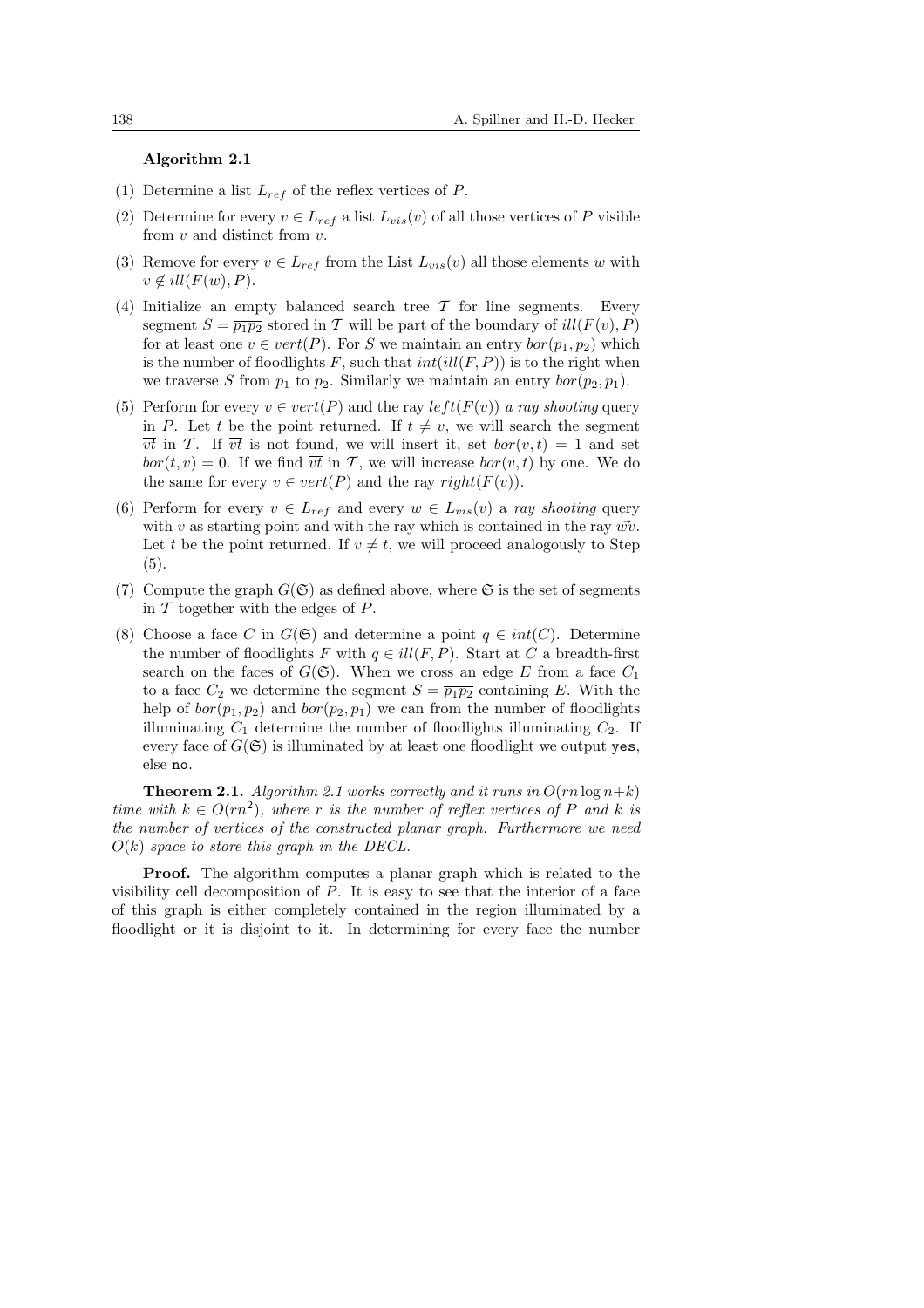of floodlights illuminating it, we can decide whether or not  $P$  is completely illuminated.

The proof that the constructed graph has  $O(rn^2)$  vertices can be done as in  $[11]$ . Here we only add the 2n bounding rays of the floodlights.

So let us turn to the analysis of the time complexity of our algorithm. Step (1) can be done in  $O(n)$  time by a single traversal of the vertices of P. Step (2) can be done in  $O(rn)$  time by determining the visibility polygon for every reflex vertex of P. Step (3) can also be done in  $O(rn)$  time, since we only have to test whether or not  $v \in F(w)$ . In Step (5) after the above mentioned preprocessing of P a ray shooting query and an update of the balanced search tree can be done in  $O(\log n)$  time, which gives altogether  $O(n \log n)$  time. Similarly Step (6) takes  $O(rn \log n)$  time. It is not hard to see, that  $\mathfrak S$  is a simple set of line segments. In Step (7) we use the above mentioned algorithm from [5]. Since we have  $O(rn)$  segments, this takes us  $O(rn \log n + k)$  time. The breadth-first search on the graph can be done in  $O(k)$  time with the help of the information stored in the DECL.

**Corollary 2.1.** When P is a convex polygon, the problem  $\prod_1$  can be decided in  $O(n \log n + k)$  time with  $k \in O(n^2)$ .

#### 3. Minimizing the size of the given floodlights

For a point p, a ray R with starting point p and a  $\beta \in [0, 2\pi]$  we denote by  $F(p, R, \beta)$  the floodlight with apex p, angular bisector R and size  $\beta$ . Occasionally we will refer to  $R$  as the direction of the floodlight. With this we Occasionally we will refer to  $\Lambda$  as the direction<br>state the following minimization problem  $\prod_2$ :

• Instance: A simple program  $P$  with  $n$  vertices and for every vertex  $v$ a ray  $R(v)$  with starting point v.

Objective: Determine  $\alpha$ , which is the smallest  $\beta \in [0, 2\pi]$  such that  $P =$ =  $v \in vert(P)$  $ill(F(v, R(v), \beta), P)?$ 

#### 3.1. Restricting the problem

As a first step we will attack the following problem  $\prod_3$ :

• Instance: A convex polygon  $Q$ , a finite nonempty set M of points and for every point p in M a ray  $R(p)$  with starting point p and  $int(Q) \cap R(p) = \emptyset$ .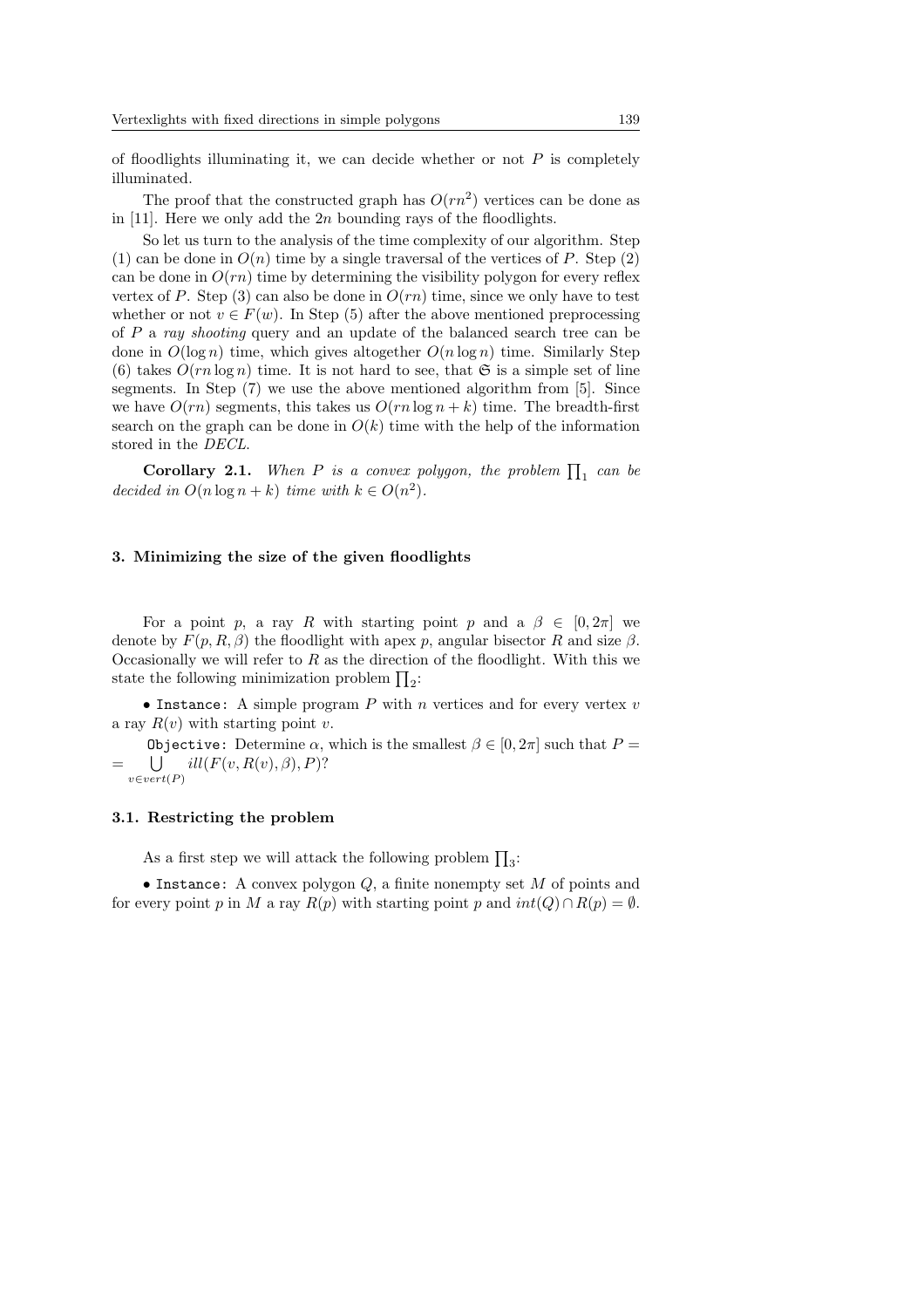Objective: Determine  $\alpha$ , which is the smallest  $\beta \in [0, 2\pi]$  such that  $Q \subseteq$  $\subseteq$   $\sum$ p∈M  $F(p, R(p), \beta)$ ?

For every  $\beta \in [0, 2\pi]$  we set

$$
\mathfrak{B}(M,\beta) = \{left(F(p,R(p),\beta)\right) : p \in M\} \bigcup \{right(F(p,R(p),\beta)) : p \in M\}.
$$

**Lemma 3.1.** For every  $\beta \in [0, 2\pi]$  the set  $cl(Q \setminus \bigcup$ p∈M  $F(p, R(p), \beta)$ ) is

empty or a convex polygon.

**Proof.** Since for every  $p \in M$  we have  $int(Q) \cap R(p) = \emptyset$ , it is not hard **From.** Since for every  $p \in M$  we have  $m(\mathcal{Q}) \cap R(p) = \emptyset$ , it is not halfplanes to see that  $Q \setminus \bigcup F(p, R(p), \beta)$  is the intersection of the closed halfplanes p∈M determined by the straight lines containing an edge of Q and some of the open halfplanes determined by the straight lines containing a bounding ray of a floodlight.

**Lemma 3.2.** It is  $\alpha = 2\pi$  or there exist mutual distinct elements  $E_1, E_2$ and  $E_3$  from  $\mathfrak{B}(M,\alpha) \bigcup edge(Q)$  and a point p with  $p \in E_1 \cap E_2 \cap E_3$ .

### Proof.

Case 1.  $(\alpha = 2\pi)$ . Then we are done. Case 2.  $(\alpha < 2\pi)$ . There could be a  $q \in M$  with  $Q \subseteq \bigcup$  $r \in M \setminus \{q\}$  $F(r, R(r), \alpha)$ . Then we consider the set  $M^* = M \setminus \{q\}$ , because  $\mathfrak{B}(M^*, \alpha) \subseteq \mathfrak{B}(M, \alpha)$ and  $min\{\beta \in [0, 2\pi] : Q \subseteq$ r∈M<sup>∗</sup>  $F(r, R(r), \beta)$ } =  $\alpha$ . So w.l.o.g. there is a  $q \in M$  with  $Q \nsubseteq$ S  $r \in M \setminus \{q\}$  $F(r, R(r), \alpha)$ . Then we know that  $C =$  $= cl(Q)$  U  $r \in M \setminus \{q\}$  $F(r, R(r), \alpha)$  is a convex polygon and  $C \subseteq F(q, R(q), \alpha)$ .

Subcase 2.1 ( $q \notin C$ ). Then there is a  $v \in vert(C)$  with

$$
v \in left(F(q, R(q), \alpha)) \bigcup right(F(q, R(q), \alpha))
$$

since otherwise we would obtain a contradiction to the minimality of  $\alpha$ . However v is the point of intersection between two distinct elements of  $\mathfrak{B}(M\setminus\{q\},\alpha)\bigcup edge(Q).$ 

Subcase 2.2 (q ∈ C). Then it is  $q \in bd(C) \cap bd(Q)$ .

Subsubcase 2.2.1 (q  $\notin vert(C)$ ). Then q lies in the relative interior of an edge  $E$  of  $C$ . But then at least one of the endpoints of  $E$  is an element an edge E of C. But then at least one of the endpoints of E is an element<br>of  $left(F(q, R(q), \alpha)) \bigcup right(F(q, R(q), \alpha))$ , since otherwise we would obtain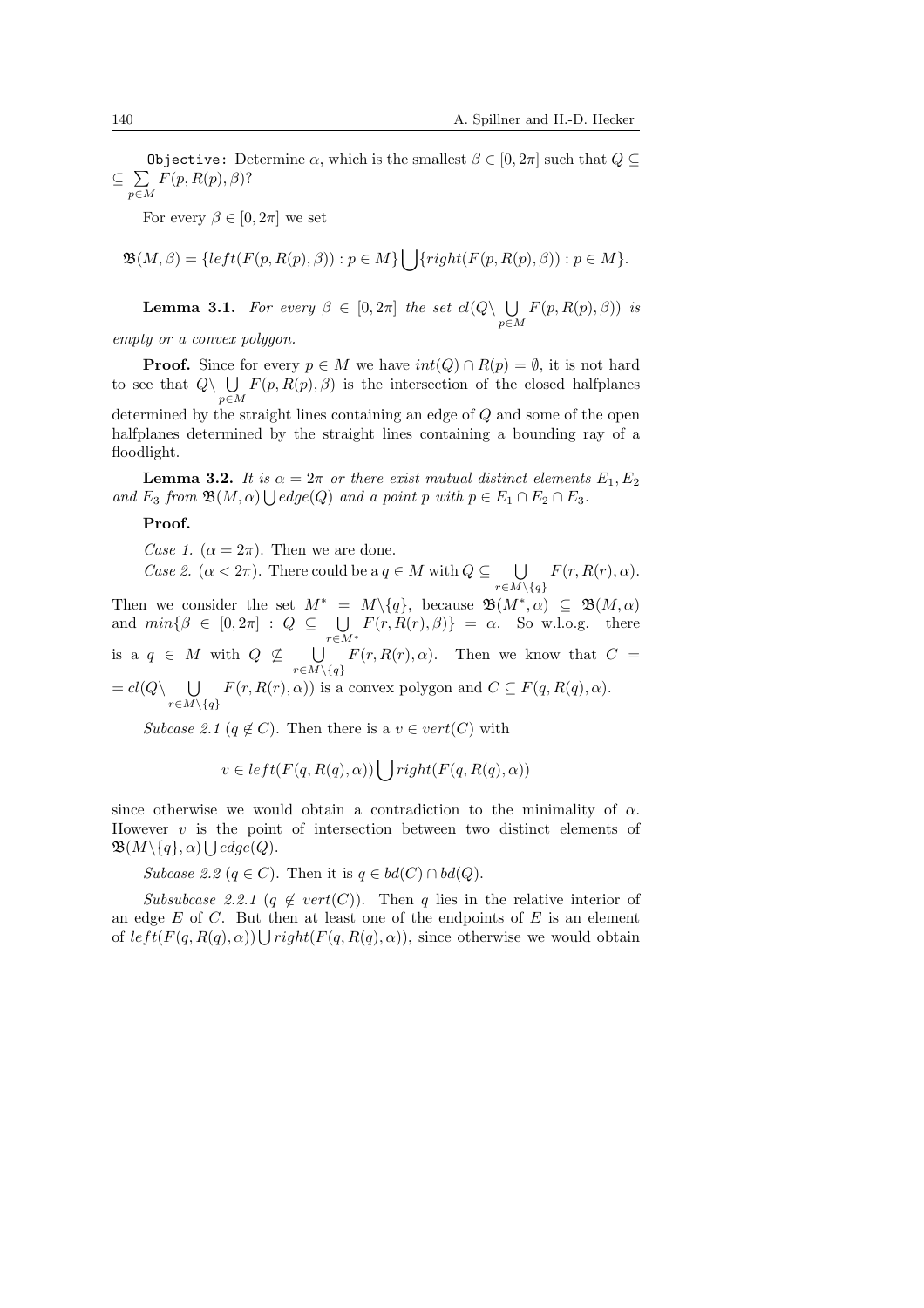a contradiction to the minimality of  $\alpha$ . This endpoint of E again is the intersection between two distinct elements of  $\mathfrak{B}(M \setminus \{q\}, \alpha) \bigcup edge(Q)$ .

Subsubcase 2.2.2 ( $q \in vert(C)$ ). Then at least two distinct elements  $E_1$  and  $E_2$  of  $\mathfrak{B}(M\setminus\{q\},\alpha)\bigcup edge(Q)$  intersect at the point q, such that two edges of C incident to q are contained in  $E_1$  and  $E_2$  respectively. If  $E_1$  and  $E_2$  are edges of Q, q will be a vertex of Q and because of the minimality of  $\alpha$  there is a vertex of Q distinct from q such that  $v \in left(F(q, R(q), \alpha)) \bigcup right(F(q, R(q), \alpha)).$ So at the point  $v$  intersect two edges of  $Q$  and a bounding ray of a floodlight the apex of which is distinct from v. If  $E_1$  is an edge of Q and  $E_2$  is a bounding ray of a floodlight, then at q two distinct bounding rays and an edge of  $Q$  intersect. If  $E_1$  and  $E_2$  are bounding rays, then they belong to distinct floodlights and so three mutual distinct bounding rays intersect at the point q.

So a strategy for finding  $\alpha$  could be to determine the set  $\mathfrak{C}$  of all those  $\beta \in [0, 2\pi]$  where three mutual distinct elements from  $\mathfrak{B}(M, \beta) \bigcup edge(Q)$  have nonemty intersection. Then we could search for the smallest  $\beta \in \mathfrak{C}$  with  $Q \subseteq \bigcup F(p,R(p),\beta)$ . However at the moment it is not clear whether or p∈M

not searching in C will be easier than searching in the whole interval  $[0, 2\pi]$  for α. We first have to explore some properties of C.

From now on we will not consider the bounding rays of the floodlights or the edges of Q itself, but the straight lines containing them. In this sense we will occasionally speak about the straight line corresponding to a bounding ray or an edge of Q. Doing so, we will not miss an element of  $\mathfrak C$  since when three elements of  $\mathfrak{B}(M,\beta) \bigcup edge(Q)$  for any  $\beta \in [0,2\pi]$  have nonempty intersection the three corresponding straight lines also have. On the other hand we gain more clarity in the following argumentations.

Next we introduce an appropriate parameter for the straight lines corresponding to the bounding rays in  $\mathfrak{B}(M, \beta)$  when  $\beta \in [0, \frac{\pi}{2}]$  $\frac{\pi}{2}$ , since the use of β itself caused some trouble. The ranges  $β ∈ \left(\frac{π}{σ}\right)$  $\frac{1}{2}$   $\frac{2}{3}$   $\frac{2}{3}$   $\frac{2}{3}$   $\frac{2}{3}$  $\frac{\pi}{2}, \frac{3\pi}{2}$  $\left\lfloor \frac{3\pi}{2} \right\rfloor$  and  $\beta \in \left( \frac{3\pi}{2} \right)$  $\frac{\pi}{2}, 2\pi$ are treated analogously. For every  $p \in M$  we suppose that the direction of the ray  $R(p)$  is given by the vector  $(a(p), b(p))$ . Please have a look at Figure 1. Then the direction of  $right(F(p, R(p), \beta))$  is given by the vector  $(a(p), b(p)) + \mu(-b(p), a(p))$  and the direction of  $left(F(p, R(p), \beta))$  is given by  $(a(p), b(p)) + \mu(-b(p), a(p))$  and the direction of  $\iota e f \iota(F)$ <br>the vector  $(a(p), b(p)) + \mu(b(p), -a(p))$  with  $\mu = \tan \left( \frac{\beta}{2} \right)$  $\frac{\beta}{2}$ . So  $\mu$  varies within the interval  $[0, 1]$ .

Now suppose  $Ax + By + C = 0$  is the equation of the straight line corresponding to  $left(F(p, R(p), \beta)\right)$ . Then it is not hard to see that A, B and C are linear expressions in  $\mu$ . The same is true for the equation of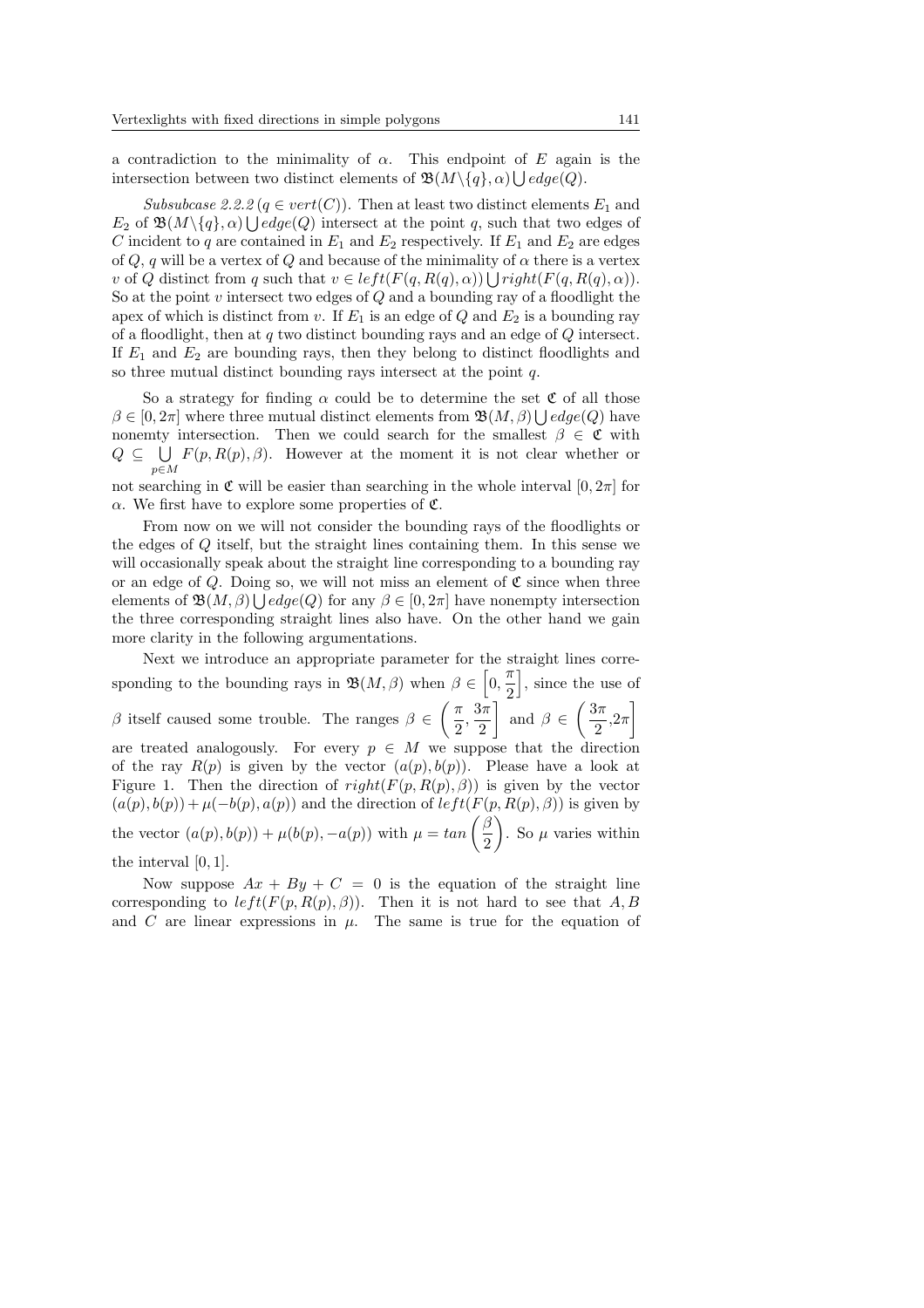the straight line corresponding to right( $F(p, R(p), \beta)$ ). For the equation of a straight line corresponding to an edge of  $Q$ , these coefficients are even constant. Now we examine the intersection of every three distinct straight lines  $G_1, G_2$ and  $G_3$ . Let  $A_i x + B_i y + C_i = 0$  be the equation of  $G_i$ ,  $i \in \{1,2,3\}$ . When  $G_1 \cap G_2 \cap G_3 \neq \emptyset$ , we have

$$
det\begin{pmatrix} A_1 & B_1 & C_1 \ A_2 & B_2 & C_2 \ A_3 & B_3 & C_3 \end{pmatrix} = 0.
$$

This determinant is a polynomial  $H(\mu)$  in  $\mu$  with degree at most three. Now there can occur two cases:

*Case 1* ( $H(\mu) \neq 0$ ). Then  $H(\mu)$  has at most three distinct roots. So there are at most three interesting values of  $\mu$  for  $G_1, G_2$  and  $G_3$ .

Case 2 ( $H(\mu) \equiv 0$ ). It will turn out that those tripel of straight lines need not be considered. However just to see this there is still some work to do.

Consider a point  $p \in M$  and the floodlight  $F(p, R(p), \beta)$ . When  $\beta$  increases from 0 to  $2\pi$  the ray right( $F(p, R(p), \beta)$ ) performs a clockwise rotation around its starting point p. Similarly  $left(F(p, R(p), \beta))$  performs a counterclockwise rotation around  $p$ . Since we deal with the straight lines containing the bounding rays, we are interested in the behavior of the intersection of rotating straight lines. In what follows we will denote by  $rot_{c,\delta}$  the map of the plane on itself which consists in a clockwise rotation around the point c by an angle of size  $\delta$ .

**Lemma 3.3.** Let  $L_1$  and  $L_2$  be distinct straight lines and  $c_1 \in L_1$  and  $c_1 \in L_2$  with  $c_1 \neq c_2$ . We let  $L_1$  rotate in clockwise direction around  $c_1$  and  $L_2$ in clockwise direction around  $c_2$  and consider the set

 $C = \{p \in rot_{c_1, \beta}(L_1) \cap rot_{c_2, \beta}(L_2) : \beta \in [0, 2\pi]\}.$ 

Then C is the straight line through  $c_1$  and  $c_2$  or a circle containing  $c_1$  and  $c_2$ .



*Figure 1.* Introduction of the parameter  $\mu$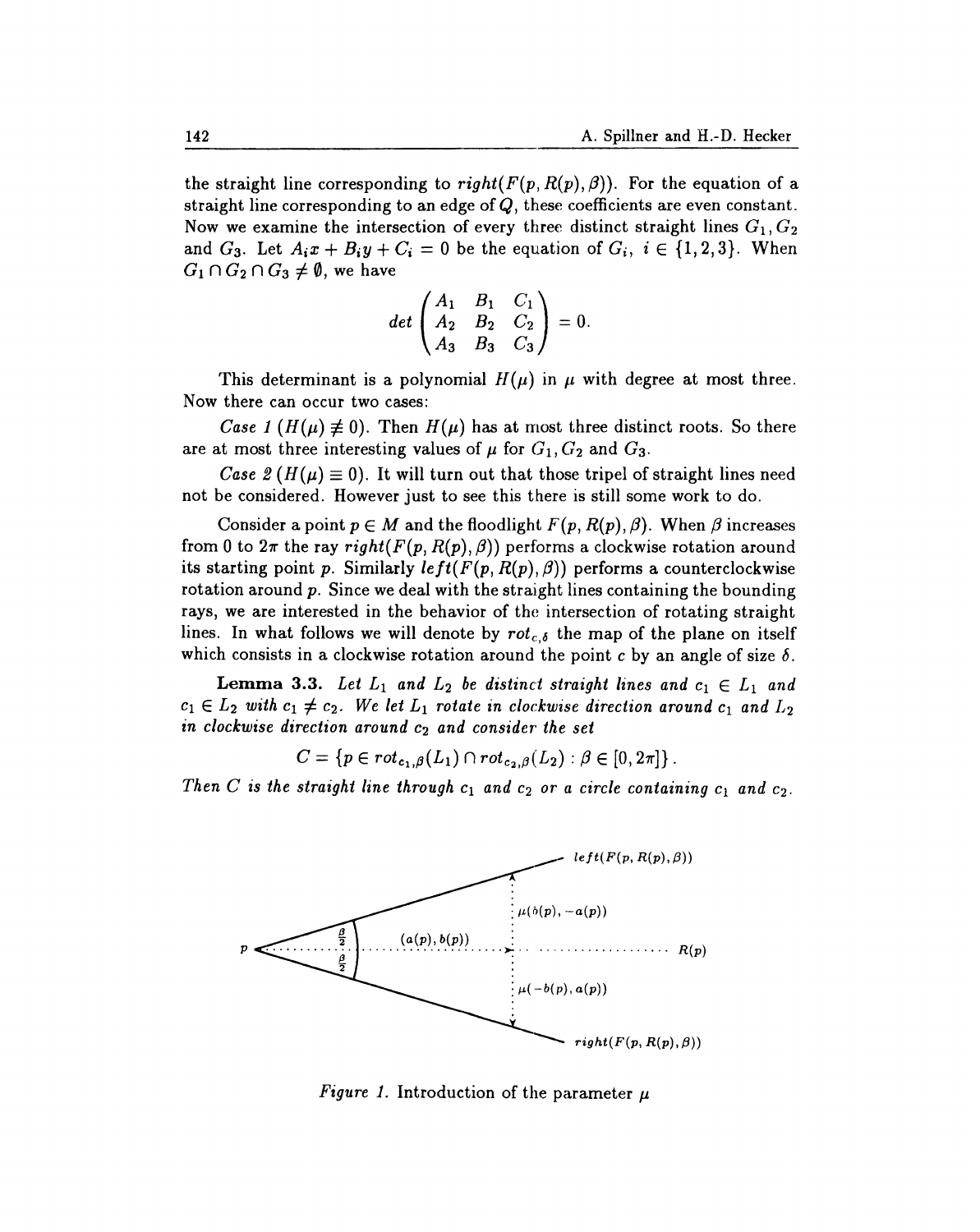**Proof.** Since  $c_1 \neq c_2$  there are only two possible cases:

Case 1 ( $L_1$  is parallel to  $L_2$ ). Then the images of  $L_1$  and  $L_2$  during the rotation remain parallel. So they can only have nonempty intersection, when they both coincide with the straight line through  $c_1$  and  $c_2$ .

Case 2 ( $L_1$  and  $L_2$  intersect in a point q). Then the intersection of the images of  $L_1$  and  $L_2$  during the rotation is always a single point, namely the image of q and its not hard to see that C is a circle through  $c_1$  and  $c_2$ .

**Lemma 3.4.** Let  $L_1$  and  $L_2$  be distinct straight lines and  $c_1 \in L_1$  and  $c_2 \in L_2$  with  $c_1 \neq c_2$ . We let  $L_1$  rotate in clockwise direction around  $c_1$  and  $L_2$ in counterclockwise direction around  $c_2$  and consider the set

$$
H = \{ p \in rot_{c_1, \beta}(L_1) \cap rot_{c_2, 2\pi - \beta}(L_2) : \beta \in [0, 2\pi] \}.
$$

Then H is a possibly degenerate hyperbola.

**Proof.** There are exactly two values for  $\beta$  in [0, 2 $\pi$ ] such that  $rot_{c_1,\beta}(L_1)$ and  $rot_{c_2,2\pi-\beta}(L_2)$  are parallel. This gives us the direction of the asymptotes of the hyperbola. To verify that  $H$  is indeed a hyperbola we can show, that the points in  $H$  are the solution of an appropriate equation with degree two. The details will not be given here, since actually we are only interested in the qualitative structure of  $H$ .

We will now return to the study of those triples  $G_1, G_2, G_3$  of straight lines corresponding to bounding rays or edges of Q, where the polynomial  $H(\mu) \equiv 0$ . We will distinguish four possible subcases:

Subcase 2.1 ( $G_1, G_2$  and  $G_3$  correspond to distinct edges of Q). Since Q is a convex polygon, it is not hard to see, that  $G_1 \cap G_2 \cap G_3 = \emptyset$ , which means we do not need to consider such triples.

Subcase 2.2 ( $G_1$  and  $G_2$  correspond to distinct edges of Q and  $G_3$ corresponds to a bounding ray  $R$ ). It might be that  $G_1$  and  $G_2$  are parallel. Then we do not need to consider the tripel. So we suppose that  $G_1$  and  $G_2$ intersect in a point q. Since q is fixed  $H(\mu) \equiv 0$  is only possible when q is the starting point of  $R$ . However by the proof of Lemma 3.2 we know, that we do not need to consider such tripels.

Subcase 2.3 ( $G_1$  corresponds to an edge of Q and  $G_2$  and  $G_3$  correspond to distinct bounding rays  $R_2$  and  $R_3$  respectively). We first suppose that  $R_2$ and  $R_3$  belong to the same floodlight. Then they intersect in the apex of this floodlight which is not interesting and we need not consider such tripels. So we now suppose that  $R_2$  and  $R_3$  belong to distinct floodlights. Then  $G_2$  and  $G_3$  rotate around distinct points.

Subsubcase 2.3.1 ( $G_2$  and  $G_3$  rotate in the same direction). It could be that  $G_2$  and  $G_3$  are parallel, but then  $H(\mu) \equiv 0$  would mean, that  $G_1$  and  $G_2$  must be parallel, too, which is impossible since  $G_1$  is fixed. So  $G_2$  and  $G_3$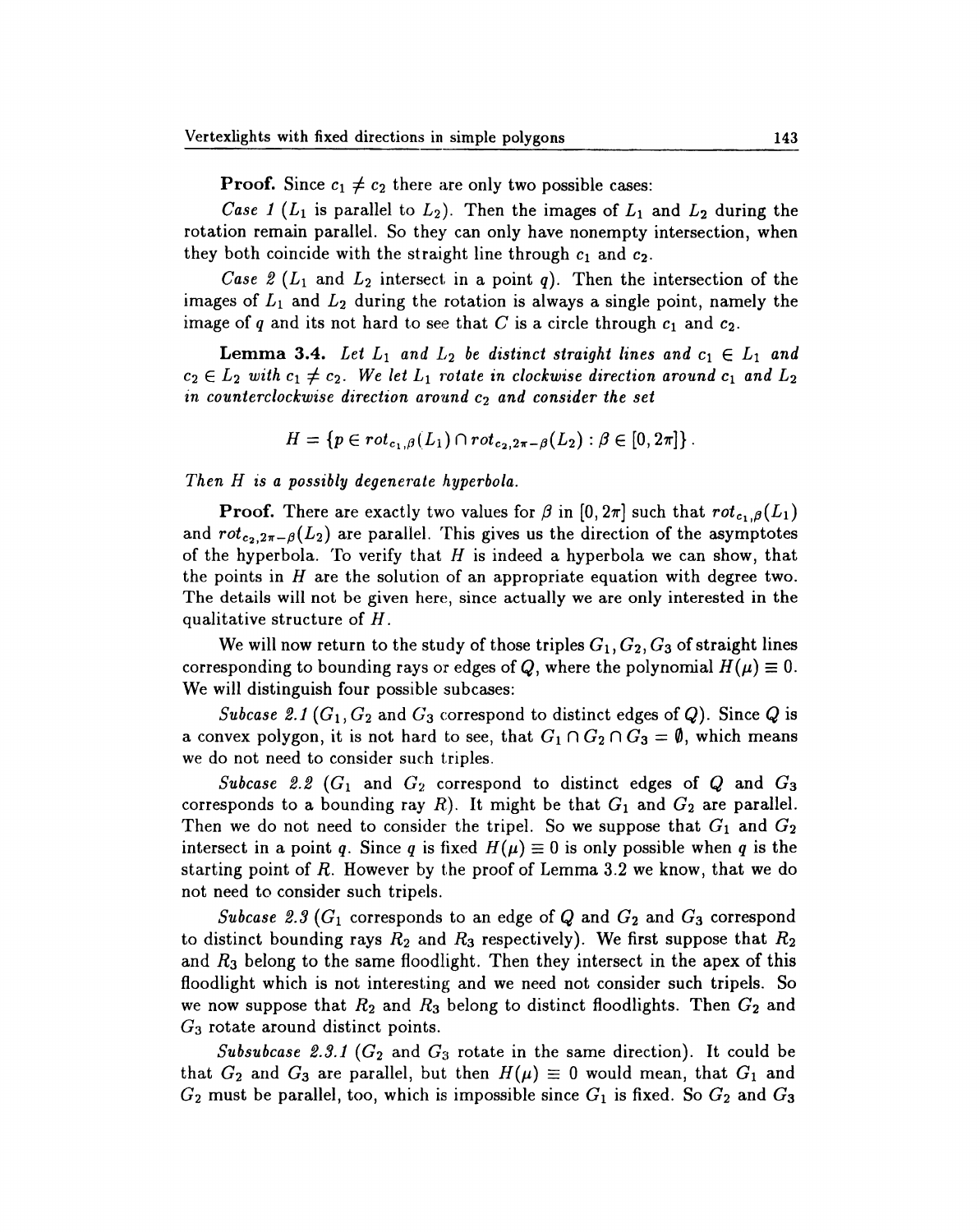intersect in a single point, which by Lemma 3.3 describes a circle during the rotation. On the other hand  $H(\mu) \equiv 0$  means that the point of intersection between  $G_2$  and  $G_3$  is always on the fixed straight line  $G_1$ , which is impossible.



Figure 2. The point of intersection s between  $R_2$  and  $R_3$  varies on  $G_1$ 

*Subsubcase 2.3.2 (G<sub>2</sub> and G<sub>3</sub> rotate in opposite directions)*. Then by Lemma 3.4 the point of intersection s between  $G_2$  and  $G_3$  describes a hyperbola. On the other hand this point must always be on  $G_1$ , since  $H(\mu) \equiv 0$ . This is only possible when the hyperbola is degenerate and  $G_1$  is the bisector of the segment  $\overline{a_2a_3}$ , where  $a_2$  is the starting point of  $R_2$  and  $a_3$  is the starting point of  $R_3$ . Please have a look at Figure 2. W.l.o.g. we suppose the polygon Q to be to the right of  $G_1$ . It is not hard to see that only those sizes of the floodlights are interesting where an additional straight line  $G_4$  goes through the point s.  $G_4$  can correspond to an edge of  $Q$ . We find the interesting sizes for the floodlights, when we consider the tripel  $G_1, G_2$  and  $G_4$ . On the other hand  $G_4$  can correspond to a bounding ray  $R_4$ . Then we suppose w.l.o.g. that  $G_3$  and  $G_4$  rotate in the same direction and we find the interesting sizes for the floodlights when we consider the tripel  $G_1, G_3, G_4$ . Again it turns out that we need not consider the tripel  $G_1, G_2, G_3$ .

Subcase 2.4 ( $G_1, G_2$  and  $G_3$  correspond to distinct bounding rays  $R_1, R_2$ and  $R_3$  respectively). When two of the bounding rays have the same starting point, then it is impossible that  $H(\mu) \equiv 0$ . Thus we suppose that the starting points  $a_1, a_2$  and  $a_3$  of  $R_1, R_2$  and  $R_3$  respectively are mutually distinct.

Subsubcase 2.4.1  $(G_1, G_2$  and  $G_3$  rotate in the same direction). Then  $H(\mu) \equiv 0$  either means that  $G_1, G_2$  and  $G_3$  are parallel or by Lemma 3.3  $G_1, G_2$  and  $G_3$  intersect in a single point s which describes the circle through  $a_1, a_2$  and  $a_3$ . From the proof of Lemma 3.2 we know, that we need not consider a tripel of parallel straight lines. So please have a look at Figure 3. It is not hard to see that only those sizes of the floodlights are interesting where an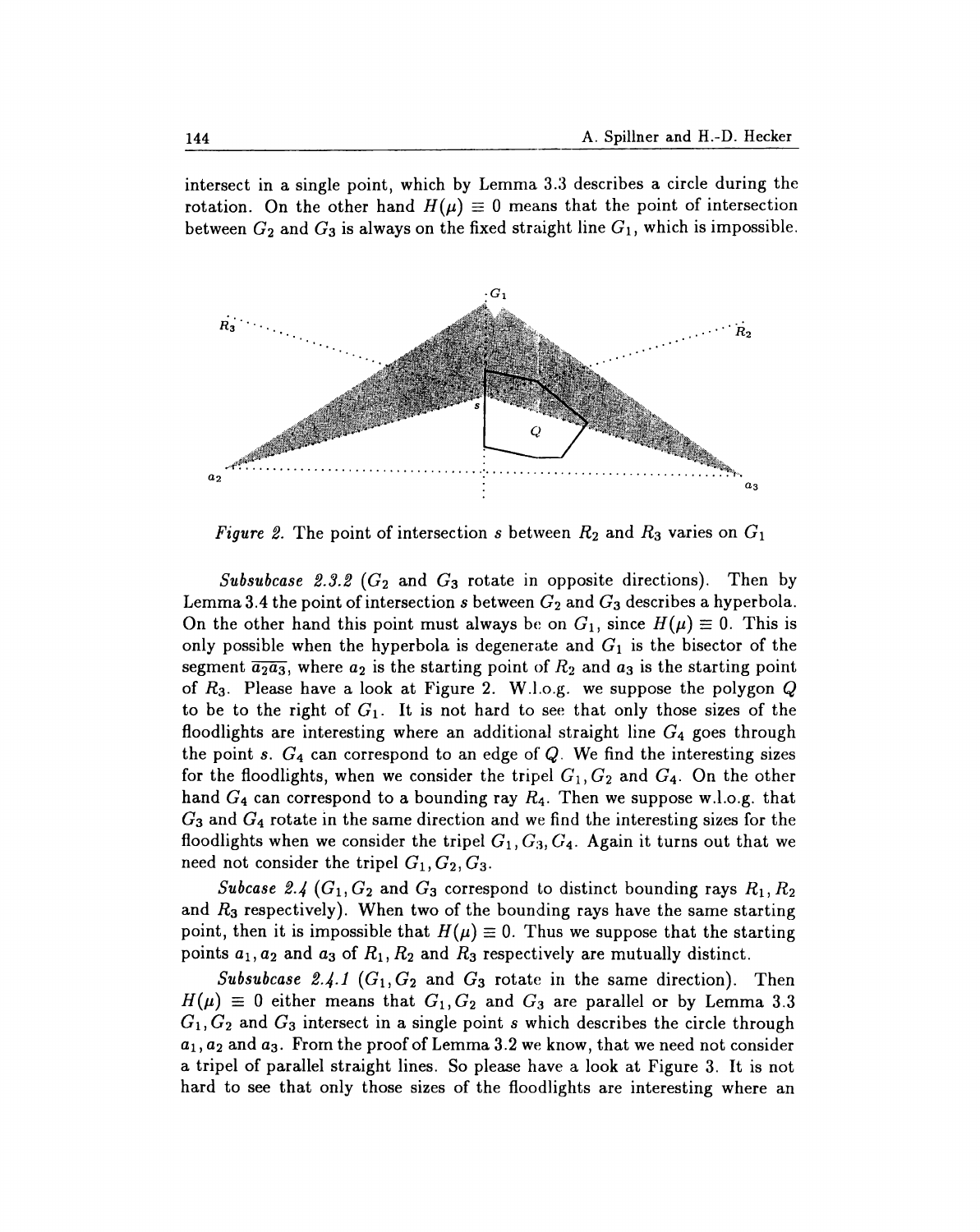additional straight line  $G_4$  goes through the point s.  $G_4$  can correspond to an edge of  $Q$ . We find the interesting sizes for the floodlights, when we consider the tripel  $G_1, G_2$  and  $G_4$ . On the other hand  $G_4$  can correspond to a bounding ray  $R_4$ . It is not hard to see that only those straight lines  $G_4$  are interesting, where  $G_1$  and  $G_4$  do not intersect in a single point which describes the circle through  $a_1, a_2$  and  $a_3$ . We find the interesting sizes for the floodlights when we consider the tripel  $G_1, G_2$  and  $G_4$  and we need not consider the tripel  $G_1, G_2$ and  $G_3$ .



*Figure 3.* The point of intersection s between  $R_1$ ,  $R_2$  and  $R_3$  describes a circle

Subsubcase 2.4.2 ( $G_1, G_2$  and  $G_3$  do not all rotate in the same direction). W.l.o.g. we suppose that  $G_1$  and  $G_2$  rotate in the same direction. Then by Lemma 3.4 the point of intersection between  $G_2$  and  $G_3$  describes a hyperbola and by Lemma 3.3 either  $G_1$  and  $G_2$  are parallel or their point of intersection describes a circle. It is not hard to see that  $H(\mu) \equiv 0$  is impossible.

Since we have exhausted all possibilities we have established that all the tripels of straight lines with  $H(\mu) \equiv 0$  are not relevant for finding the interesting sizes of the floodlights. So we are ready to give an algorithm for finding the minimal size of the floodlights such that the polygon  $Q$  is contained in them.

## Algorithm 3.1

- (1) Determine for every edge  $E$  of  $Q$  the straight line  $G$  containing  $E$ , i.e. the coefficients of the equation of G. Store G in a list  $L_{edge}$ .
- (2) Determine for every bounding ray R the straight line G containing R, i.e. the coefficients of the equation of G. Store G in a list  $L_{ray}$ .
- (3) For every vertex v of Q and every straight line G in  $L_{ray}$  determine the relevant values for  $\mu$  where  $v \in G$  and insert those values in a list  $L_{rel}$ .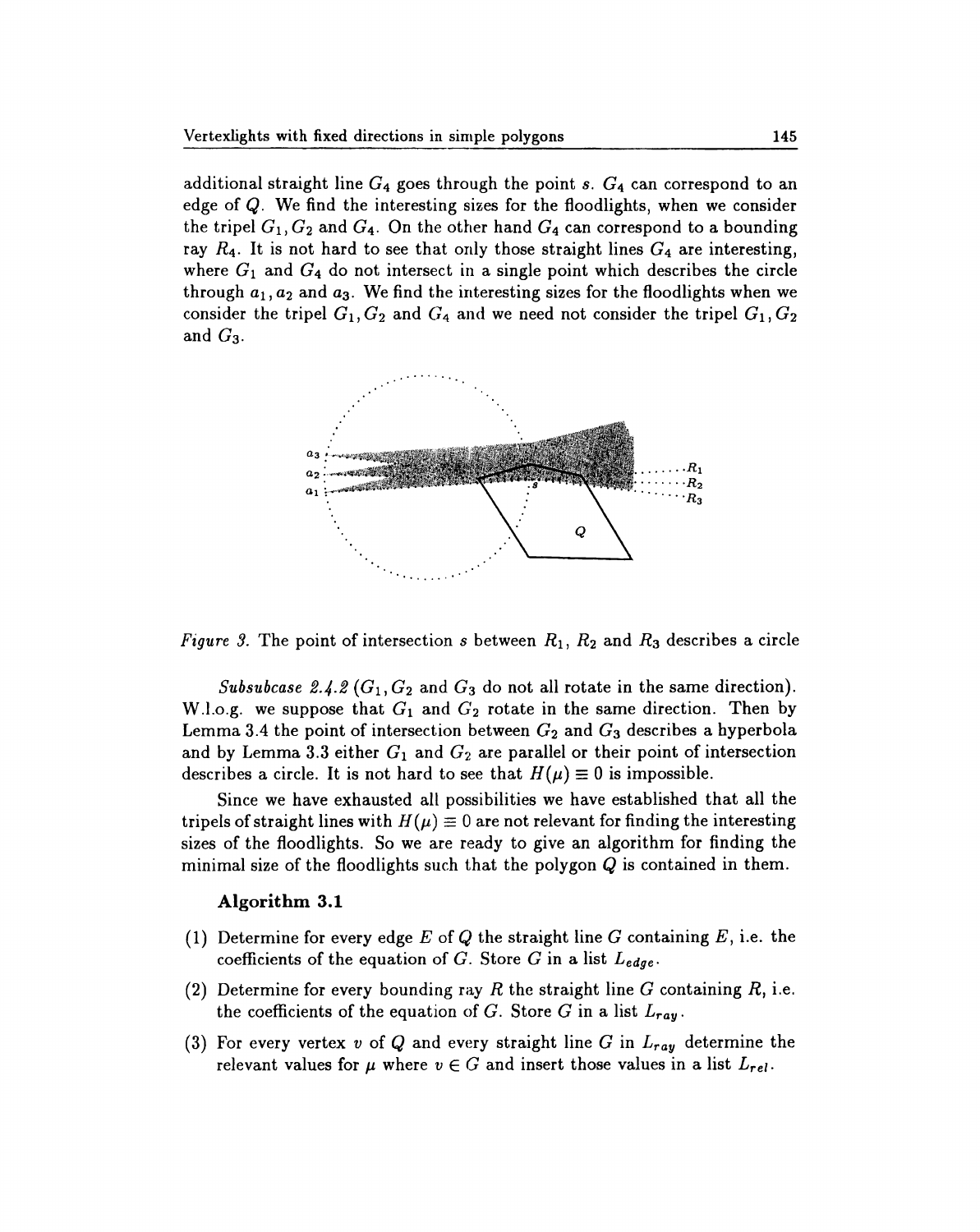- (4) For every straight line  $G_1$  in  $L_{edge}$  and every two distinct straight lines  $G_2$  and  $G_3$  in  $L_{ray}$  determine the polynomial  $H(\mu)$ . If  $H(\mu) \neq 0$  then determine the real roots of  $H(\mu)$  and insert them in the list  $L_{rel}$ .
- (5) For every three distinct straight lines  $G_1, G_2$  and  $G_3$  in  $L_{ray}$  determine the polynomial  $H(\mu)$ . If  $H(\mu) \neq 0$  then determine the real roots of  $H(\mu)$ and insert them in the list  $L_{rel}$ .
- (6) While  $L_{rel}$  contains at least two distinct values do:
	- $(6.1)$  Determine the median  $\mu_{med}$  of the values in  $L_{rel}$  and the lists

$$
L_{less} = \{\mu \in L_{rel} : \mu_{rel} \leq \mu_{med}\}, \ L_{great} = \{\mu \in L_{rel} : \mu > \mu_{med}\}.
$$

- $(6.2)$  Test with algorithm 3.2 if Q is contained in the union of the floodlights for  $\mu_{med}$ . If this is true then set  $L_{rel} = L_{less}$  else set  $L_{rel} = L_{great}$ .
- (7) Output an element of  $L_{rel}$  as a value for the parameter where the size of the floodlights is minimal.

**Algorithm 3.2.** We want to test, whether or not  $Q$  is contained in the union of the floodlights when the size of them is  $\beta$ .

(1) The set  $cl \left( Q \setminus \bigcup \right)$ p∈M  $F(p, R(p), \beta)$ !<br>} is contained in the intersection of the halfspaces determined by the edges of Q and some halfspaces determined

by the bounding rays of the floodlights (Lemma 3.1). Compute a list  $L$  of these halfspaces.

- $(2)$  Compute the intersection of the halfspaces in L.
- (3) If the interior of this intersection is empty output yes else no.

**Theorem 3.1.** With Algorithm 3.1 we can find a value for the parameter, such that the floodlights have minimal size  $\alpha$ , in O  $\frac{a \; value \; for \; u}{(m^3 + nm^2)}$ time, where n is the number of vertices of Q and m is the number of points in M. We use the extended real RAM as the model of computation. In fact we suppose that we can compute square roots and cubic roots of real numbers in  $O(1)$  time. Furthermore we need  $O(m^3 + nm^2)$  space for the list  $L_{rel}$ .

**Proof.** That our algorithm solves the problem, is an immediate consequence of the considerations preceding the algorithm. So we can turn our attention to the analysis of the time complexity. Step (1) takes  $O(n)$  and Step (2)  $O(m)$  time. For Step (3) we need  $O(nm)$  time. Step (4) can be done in  $O(nm^2)$  and Step (5) in  $O(m^3)$  time. The loop in Step (6) is passed at most  $O(\log(m^3 + nm^2))$  time.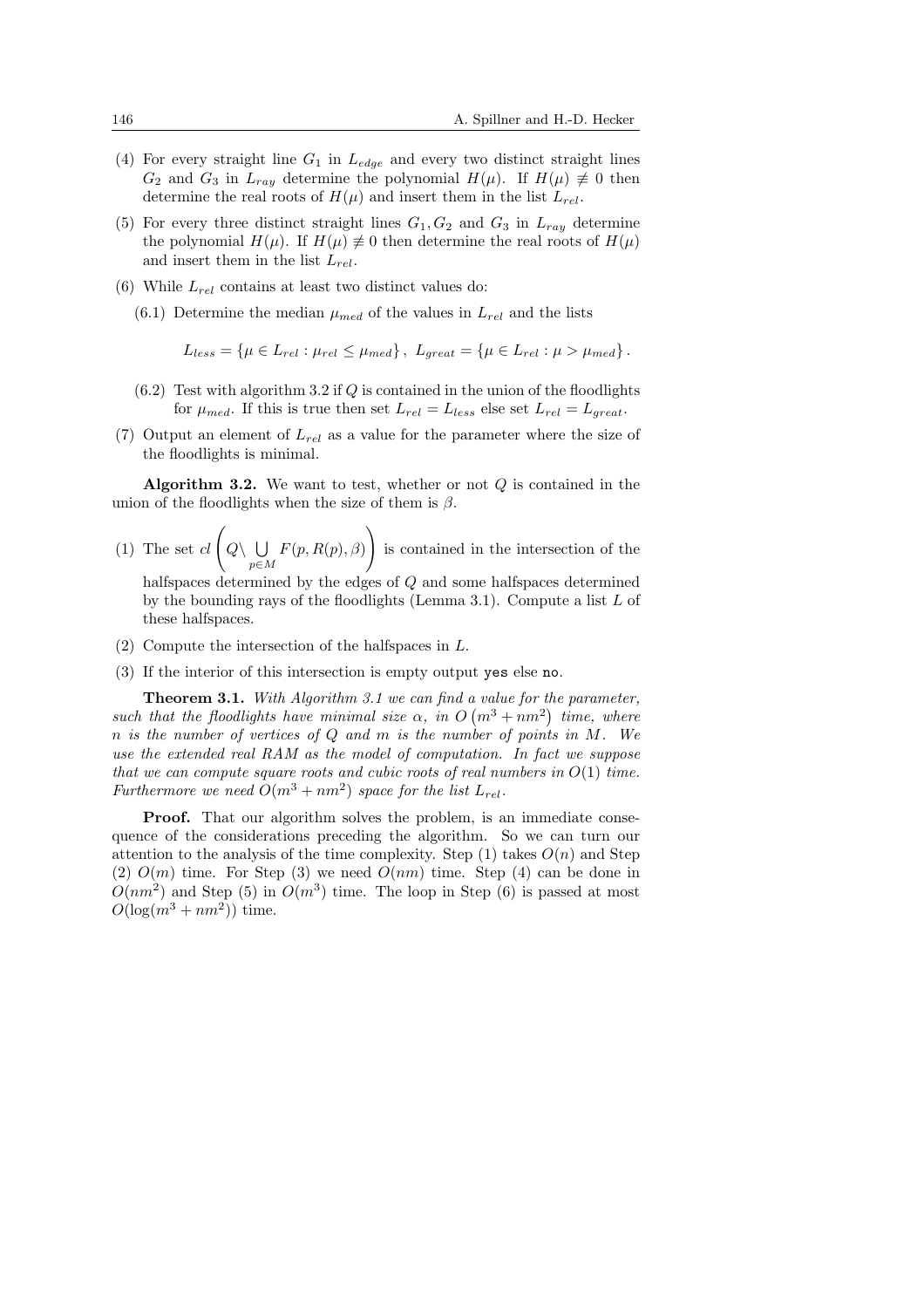To determine the running time of one pass of this loop we need to know the time complexity of Algorithm 3.2. For one  $p \in M$  we can determine the points of intersection between the bounding rays of the floodlight and the boundary of Q in  $O(\log n)$  time. Thus we can compute the list L in  $O(m \log n)$  time. We know that L contains  $O(n+m)$  halfspaces the intersection of which can be computed in  $O((n+m) \log(n+m))$  time. Summing up over all passes of the loop in Step (6) gives  $O((m+n)\log^2(m+n))$ .

The time for determining the median and the corresponding lists over all passes of the loop gives  $O(m^3 + nm^2)$ , which is thus the time complexity of the whole algorithm.

# 3.2. A first algorithm for problem  $\prod_2$

We now want to use the methods developed in the previous subsection to we now want to use the methods developed in the previous subsection to<br>solve the minimization problem  $\prod_2$ . Therefore we will decompose P in suitable convex polygons. This is done in the first part of the following algorithm. This decomposition again is related to the visibility cell decomposition of a simple polygon [8], [11].

#### Algorithm 3.3

- (1) Determine a list  $L_{ref}$  of the reflex vertices of P.
- (2) Determine for every  $v \in L_{ref}$  the list  $L_{vis}(v)$  of all those vertices of P which are visible from  $v$  and distinct from  $v$ .
- (3) Initialize an empty balanced search tree  $\mathcal T$  for line segments.
- (4) Perform for every  $v \in vert(P)$  and the ray  $R(v)$  a ray shooting query in P. Let t be the point returned. If  $t \neq v$ , then try to insert the segment  $\overline{vt}$ in  $\mathcal T$ .
- (5) Perform for every  $v \in L_{ref}$  and every  $w \in L_{vis}(v)$  a ray shooting query with starting point v and the ray which is contained in the ray  $\vec{wv}$ . Let t be the point returned. If  $t \neq v$ , then try to insert  $\overline{vt}$  in T.
- (6) Compute the planar graph  $G(\mathfrak{S})$  as in Algorithm 2.1, where  $\mathfrak{S}$  is the set of line segments in T together with  $edge(P)$ .
- (7) Determine for every segment E in  $\mathfrak S$  the straight line G containing E. Store G in a list  $L_{edae}$ .
- (8) Determine for every bounding ray R the straight line G containing R, i.e. again the coefficients of the equation of  $G$  as linear functions of the parameter  $\mu$ . Store G in a list  $L_{ray}$ .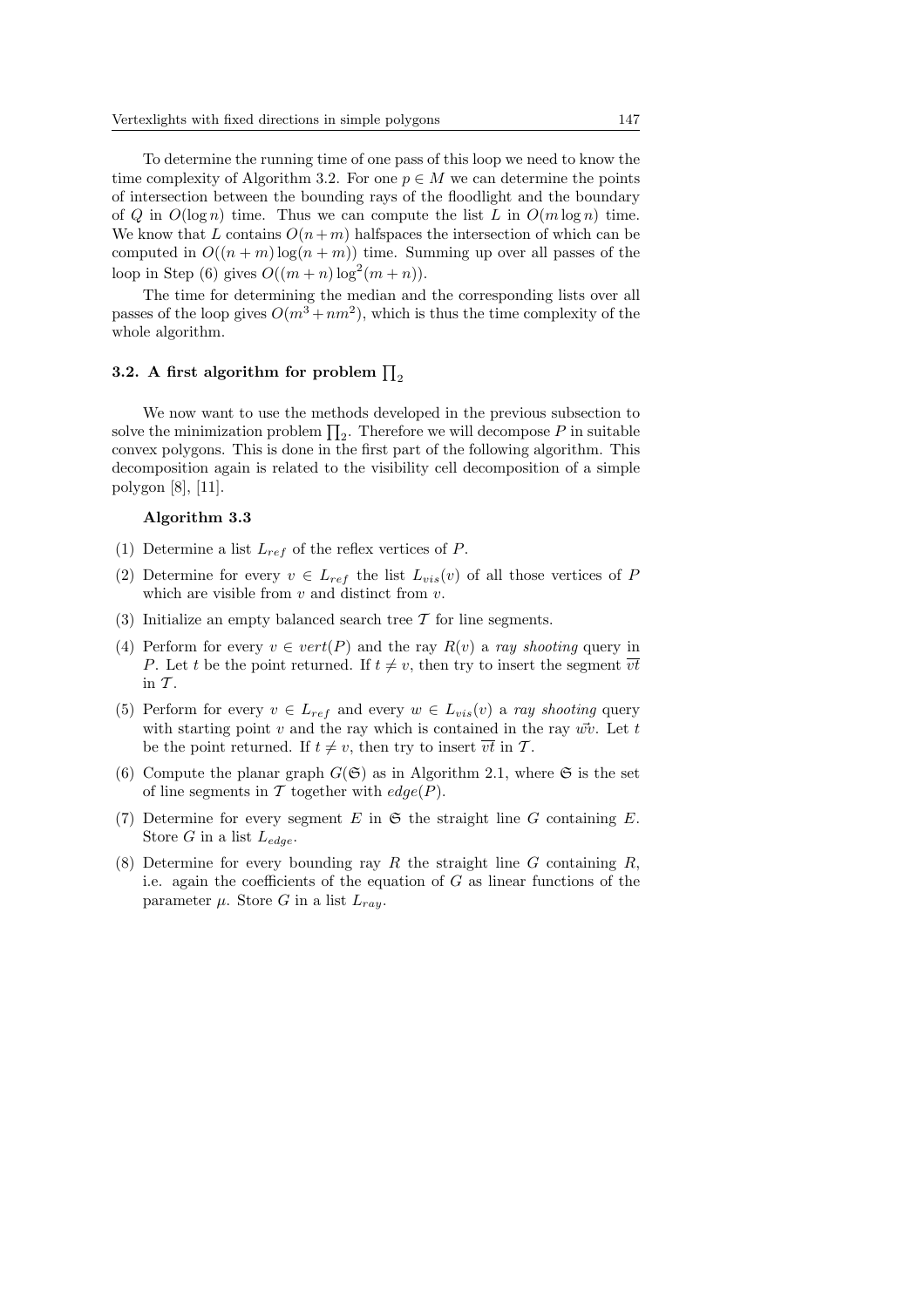- (9) For every vertex v of  $G(\mathfrak{S})$  and every straight line G in  $L_{ray}$  determine the relevant values for the parameter  $\mu$  where  $v \in G$ . Store those values in a list  $L_{rel}$ .
- (10) For every straight line  $G_1$  in  $L_{edge}$  and every two distinct straight lines in  $L_{raw}$  determine the polynomial  $H(\mu)$ . If  $H(\mu) \neq 0$  then find the real roots of  $H(\mu)$  and insert them in  $L_{rel}$ .
- (11) For every three straight lines  $G_1, G_2$  and  $G_3$  in  $L_{ray}$  determine the polynomial  $H(\mu)$ . If  $H(\mu) \neq 0$  then find the real roots of  $H(\mu)$  and insert them in  $L_{rel}$ .
- (12) While  $L_{rel}$  contains at least two distinct values do:
	- (12.1) Determine the median  $\mu_{med}$  of the values in  $L_{rel}$  and the lists

$$
L_{less} = \{\mu \in L_{rel} : \mu \leq \mu_{med}\}, L_{great} = \{\mu \in L_{rel} : \mu > \mu_{med}\}.
$$

- (12.2) Test with Algorithm 2.1 whether or not for the value  $\mu_{med}$  the polygon  $P$  is completely illuminated by the floodlights. If this is true then set  $L_{rel} = L_{less}$  else set  $L_{rel} = L_{areat}$ .
- (13) Output an element of  $L_{rel}$  as a value of the parameter  $\mu$  where the size of the floodlights is minimal.

**Theorem 3.2.** With Algorithm 3.3 we can determine a value for the parameter such that the floodlights have minimal size in  $O(rn^3)$  time, where r is the number of reflex vertices of P. We use the extended real RAM as the model of computation. Furthermore we need  $O(rn^3)$  space for the list  $L_{rel}$ .

**Proof.** It is not hard to see that the faces of the planar graph  $G(\mathfrak{S})$ are convex polygons and by construction of  $G(\mathfrak{S})$  the rays which determine the directions of the floodlights do not intersect the interior of any face. So the interesting values for the parameter are collected in  $L_{rel}$ . In fact  $L_{rel}$  will possibly contain a lot more elements than necessary, since for a face of the graph we do not distinguish between vertices which can see this face and those which can not. However from the values in  $L_{rel}$  we can determine the smallest that suffices for illumination of  $P$  by the floodlights.

The analysis of the running time is a combination of the analysis of Algorithm 3.1 and Algorithm 2.1, so we do not need to go into details. Please note that  $G(\mathfrak{S})$  again has  $O(rn^2)$  vertices and that  $L_{rel}$  contains  $O(rn^3)$ elements.

**Corollary 3.1.** If P is a convex polygon Algorithm 3.3 runs in  $O(n^3)$ time.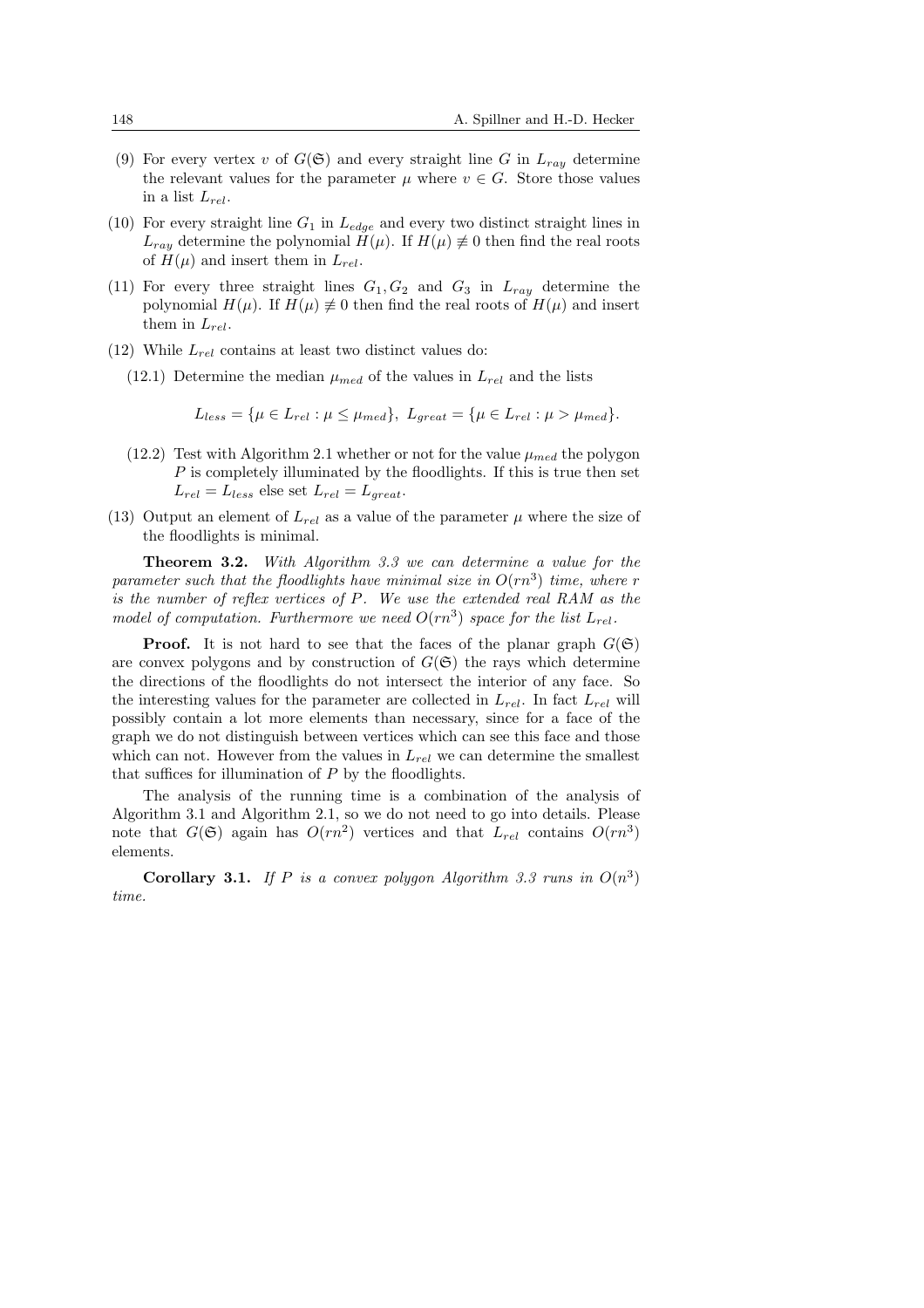# 3.3. A second algorithm for problem  $\prod_2$

We now want to use the *parametric search* technique. It can be applied to we now want to use the *parametric search* technique. It can be applied to<br>the problem  $\prod_2$  as follows. If we have a sequential algorithm  $A_s$  running in  $T_s$ time and a parallel algorithm  $A_p$  running in  $T_p$  time using  $N_p$  processors for the decision problem  $\prod_1$ , then we can construct a sequential algorithm for the decision problem  $\prod_1$ , then we can construct a sequential algorithm for the the decision problem  $\prod_1$ , then we can construct a see<br>problem  $\prod_2$  running in  $O(T_pN_p + T_sT_p \log N_p)$  time.

We already have a sequential algorithm  $A_s$ , namely Algorithm 2.1. Thus we have  $T_s \in O(rn^2)$ . What remains to do is describing a parallel algorithm we have  $I_s \in \mathcal{O}(rn)$ <br>for the problem  $\prod_1$ .

**Lemma 3.5.** Problem  $\prod_1$  can be solved by a parallel algorithm in  $O(\log n)$ time using  $O(rn^2)$  processors on a CRCW-PRAM.

**Proof.** We will show that every step of Algorithm 2.1 can be executed in  $O(\log n)$  time with  $O(rn^2)$  processors on a CRCW-PRAM. For Step (1) this is clear. In Step (2) for the computation of the visibility polygon of a reflex vertex we use the algorithm presented in [2]. It runs in  $O(\log n)$  time and uses  $O\left(\frac{n}{1}\right)$  $\left(\frac{n}{\log n}\right)$  processors. So for computing the visibility polygon for all r reflex vertices parallel by we need  $O(rn)$  processors. Parallelization of Step (3) is easy. In [10] it is shown that the preprocessing of the polygon  $P$  for the ray shooting queries in Steps (5) and (6) can be done in  $O(\log n)$  time with  $O\left(\frac{n}{1-\epsilon}\right)$  $\log n$ processors. The ray shooting queries itself can be performed parallelly each in  $O(\log n)$  time. Instead of a tree for storing the line segments we use a list, which is sorted afterwards and duplicate elements are removed. All this can be done in  $O(\log n)$  time using  $O(rn)$  processors. For computation of the graph G in Step  $(7)$  we use the algorithm from  $[9]$  which for given l line segments computes the trapezoidal decomposition of these line segments in  $O(\log l)$  time using  $O(l \log l+m)$  processors where m is the number of intersecting pairs of line segments. Thus we can determine the graph G in  $O(\log n)$  time with  $O(rn^2)$ processors. Next we compute a spanning tree  $T$  of the dual graph of  $G$ . This can be done in  $O(\log n)$  time using  $O(rn^2)$  processors by an algorithm presented in [18]. Then we root T at an arbitrary vertex  $w$  and determine the number of floodlights that illuminate the face of  $G$  corresponding to  $w$ . Using *Euler-Tour* technique and a prefix-sum algorithm we determine for every vertex of  $T$  the number of floodlights illuminating the corresponding face of G in  $O(\log n)$  time number of hooding its infinitiating the corresponding is<br>with  $O(rn^2)$  processors and decide thus problem  $\prod_1$ .

Remark 3.1. Similar ideas for developing a parallel decision algorithm were used in [1] for computing the k-th smallest distance of a set of points in the plane and in [4] for computing the minimum Hausdorff distance between polygon objects.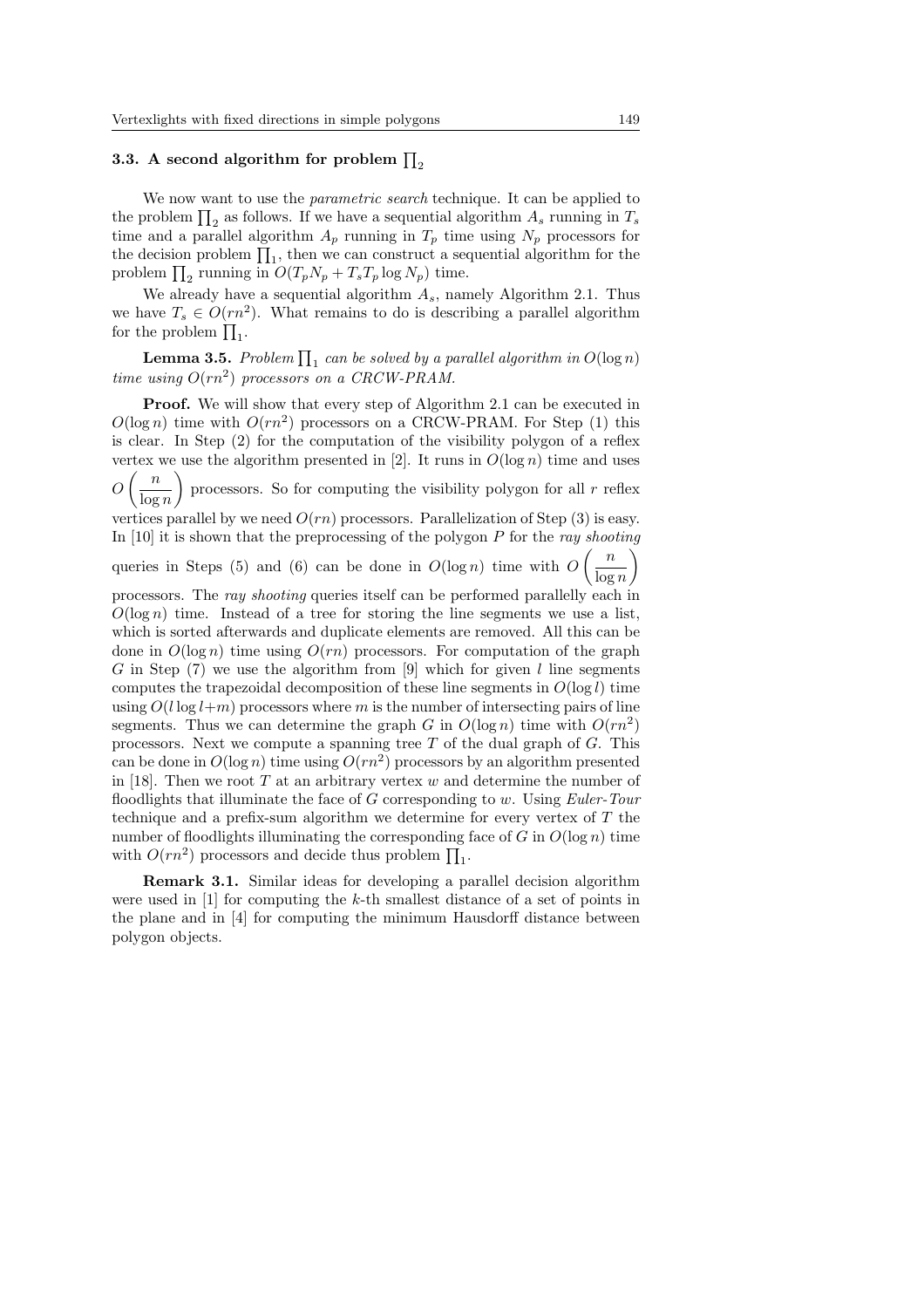With the sequential and the parallel algorithm together we have the following

**Theorem 3.3.** We can solve the problem  $\prod_2$  in  $O(rn^2 \log^2 n)$  time with a sequential algorithm using parametric search.

#### 4. Concluding remarks

We consider the problem of illuminating a simple polygon with vertexlights the size of which is as small as possible. It could be interesting to study similar problems in the world of simple rectilinear polygons. From [7] we know, that for every  $\sigma \in$  $\frac{b}{r}$  $\frac{\pi}{\Omega}$ 2  $\frac{0}{1}$ there is a simple rectilinear polygon, which cannot be illuminated by  $\sigma$ -vertexlights and every simple rectilinear polygon can be illuminated by  $\frac{\pi}{2}$ -vertexlights.

#### References

- [1] Agarwal P.K., Aronov B., Sharir M. and Suri S., Selecting distance in the plane, 6th Annual Symposium on Computational Geometry, 1990, 321-331.
- [2] Atallah M.J., Chen D.Z. and Wagener H., An optimal parallel algorithm for the visibility of a simple polygon from a point, J. Assoc. Comput. Mach., 38 (1991), 516-533.
- [3] Agarwal P.K. and Sharir M., Efficient algorithms for geometric optimization, ACM Computing Surveys, 30 (1998), 412-458.
- [4] Agarwal P.K., Sharir M. and Toledo S., Applications of parametric searching in geometric optimization, ACM-SIAM Symposium on Discrete Algorithms, 1992, 72-82.
- [5] Burnikel C., Exact computation of Voronoi diagrams and line segment intersection, PhD thesis, Universität Saarbrücken, 1996.
- [6] Estivill-Castro V., O'Rourke J., Urrutia J. and Xu D., Illumination of polygons with vertex lights, Information Processing Letters, 56 (1995), 9-13.